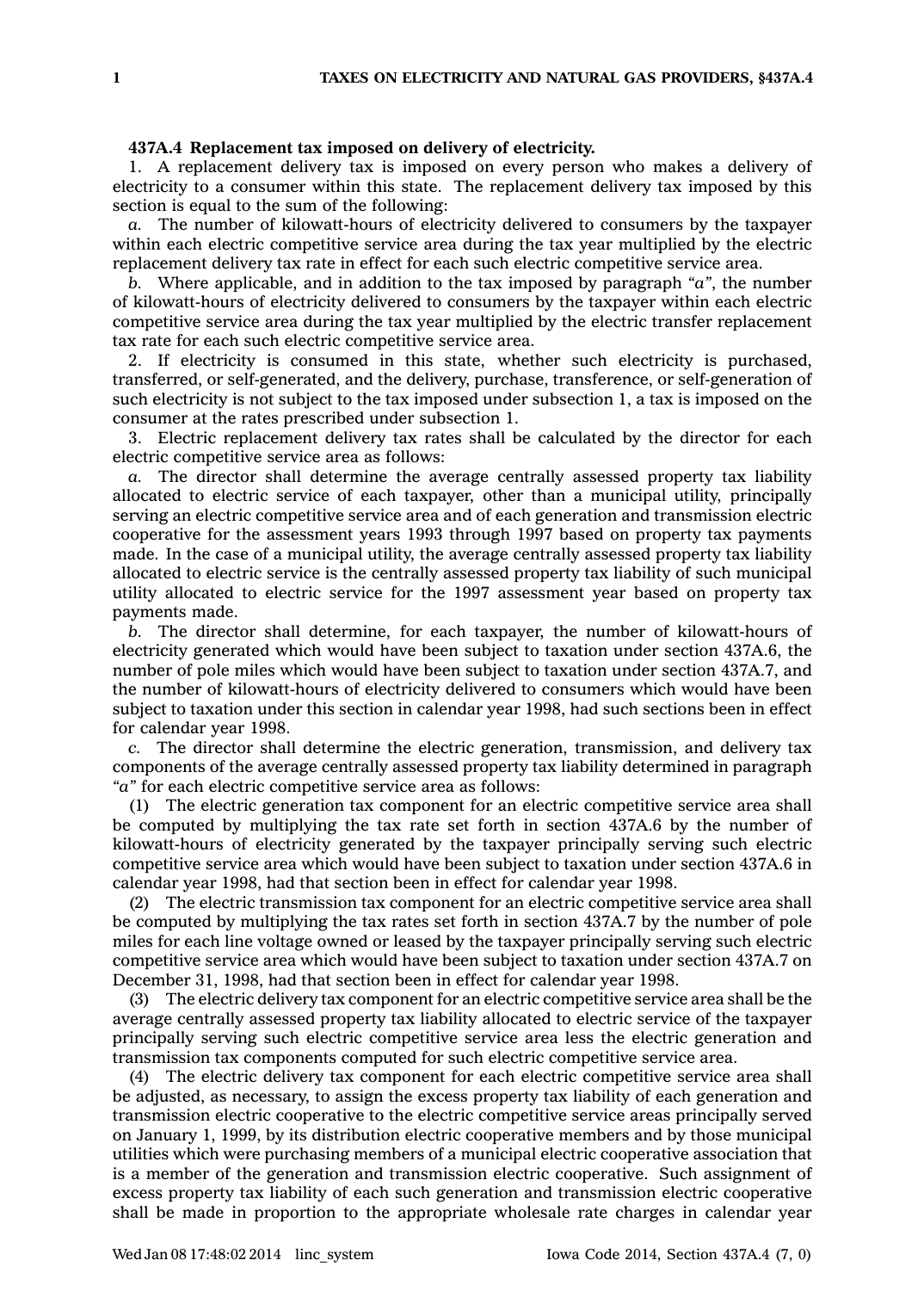1998 to its distribution electric cooperative members and municipal electric cooperative association members which purchased electricity from the generation and transmission electric cooperative. Any amount assignable to <sup>a</sup> municipal electric cooperative association shall be reassigned to the electric competitive service areas served by such association's purchasing municipal utility members and shall be allocated among them in proportion to the appropriate wholesale rate charges in calendar year 1998 by such municipal electric cooperative association to its purchasing municipal utility members. For purposes of this subsection, *"excess property tax liability"* means the amount by which the average centrally assessed property tax liability for the assessment years 1993 through 1997 of <sup>a</sup> generation and transmission electric cooperative exceeds the tentative generation and transmission taxes which would have been imposed on such generation and transmission electric cooperative under sections 437A.6 and 437A.7 for calendar year 1998, had such taxes been in effect for calendar year 1998. An electric cooperative described in section 437A.7, subsection 3, paragraph *"c"*, is deemed not to have any excess property tax liability.

*d.* The director shall determine an electric delivery tax rate for each electric competitive service area by dividing the electric delivery tax component for the electric competitive service area, as adjusted by paragraph *"c"*, subparagraph (4), by the number of kilowatt-hours delivered by the taxpayer principally serving the electric competitive service area to consumers in calendar year 1998, which would have been subject to taxation under this section if this section had been in effect for calendar year 1998.

4. Municipal electric transfer replacement tax rates shall be calculated annually by the city council of each city located within an electric competitive service area served by <sup>a</sup> municipal utility as of January 1, 1999, by dividing the average annual dollar amount of electric-related transfers made pursuant to section 384.89 by the municipal utility serving the electric competitive service area, other than those transfers declared exempt from the transfer replacement tax by the city council, plus the municipal transfer replacement tax received by the municipality, if any, during the five immediately preceding calendar years by the number of kilowatt-hours of electricity delivered to consumers in the electric competitive service area during the immediately preceding calendar year which were subject to taxation under this section or which would have been subject to taxation under this section had it been in effect for such calendar year. The city council on its own motion, or in the case of <sup>a</sup> municipal utility governed by <sup>a</sup> board of trustees under chapter 388 upon <sup>a</sup> resolution of the board of trustees requesting such action, may declare any transfer or part of such transfer to be exempt from the transfer replacement tax under this section. Such rates shall be calculated and reported to the director on or before August 31 of each tax year.

5. A municipal utility taxpayer is entitled to <sup>a</sup> credit against the municipal electric transfer replacement tax equal to the average amount of electric-related transfers made by such municipal utility taxpayer under section 384.89, other than those transfers declared exempt from transfer replacement tax by the city council, during the preceding five calendar years.

6. The following are not subject to the replacement delivery tax imposed by subsections 1 and 2:

*a.* Delivery of electricity generated by <sup>a</sup> low capacity factor electric power generating plant.

*b.* Delivery of electricity to <sup>a</sup> city from such city's municipal utility, provided such electricity is used by the city for the public purposes of the city.

*c.* Electricity consumed by <sup>a</sup> state university or university of science and technology, provided such electricity was generated by property described in section 427.1, subsection 1.

*d.* Electricity generated and consumed by <sup>a</sup> self-generator.

7. Notwithstanding subsection 1, the electric delivery tax rate applied to kilowatt-hours of electricity delivered by <sup>a</sup> taxpayer to utility property and facilities which are placed in service on or after January 1, 1999, and are owned by or leased to and initially served by such taxpayer shall be the electric delivery tax rate in effect for the electric competitive service area principally served by such utility property and facilities even though such utility property and facilities may be physically located in another electric competitive service area.

8. *a.* If for any tax year after calendar year 1998, the total taxable kilowatt-hours of electricity required to be reported by taxpayers pursuant to section 437A.8, subsection 1,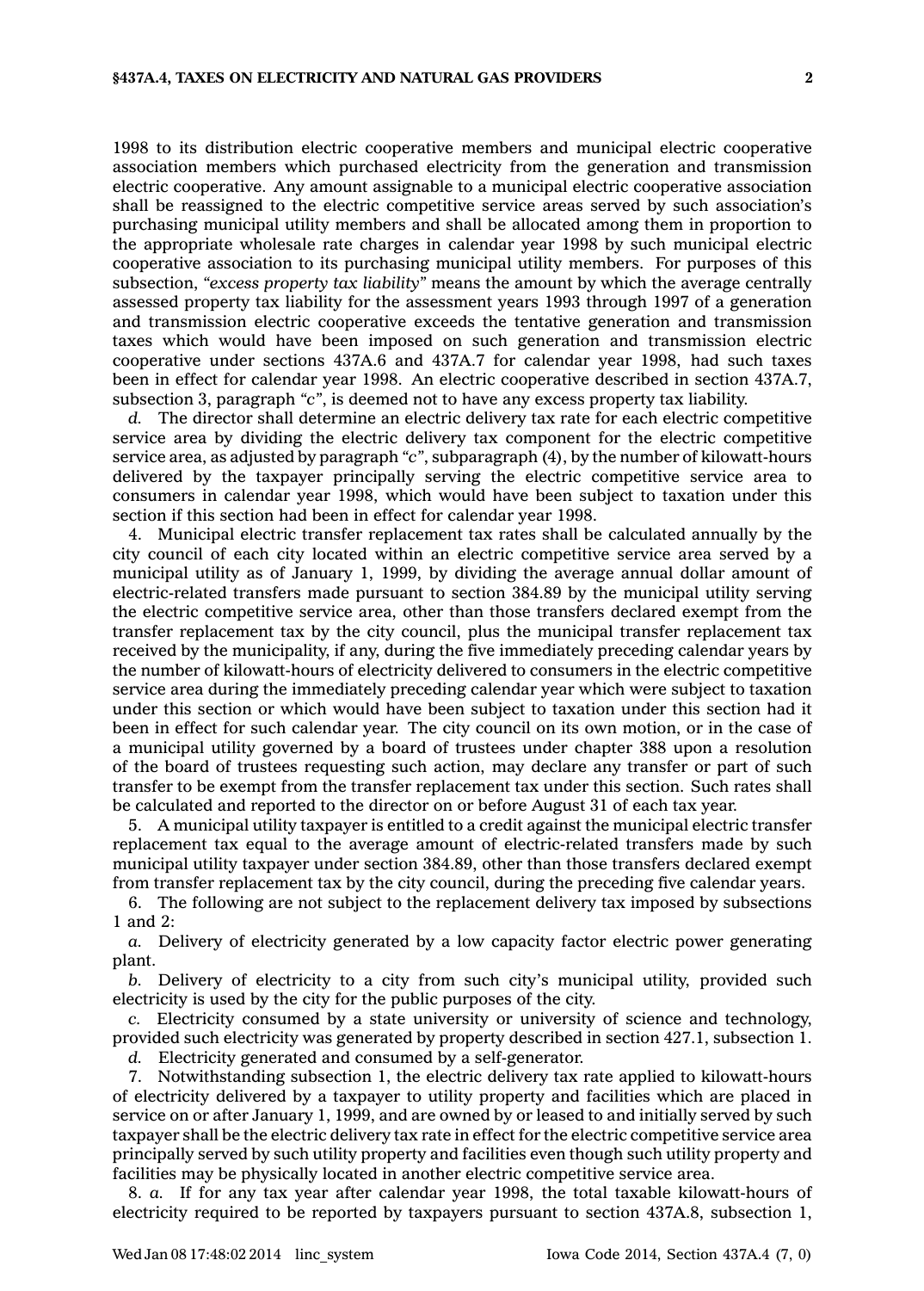paragraphs *"a"* and *"b"*, with respect to any electric competitive service area, increases or decreases by more than the threshold percentage from the average of the base year amounts for that electric competitive service area during the immediately preceding five calendar years, the tax rate imposed under subsection 1, paragraph *"a"*, and subsection 2, for that tax year shall be recalculated by the director for that electric competitive service area so that the total of the replacement electric delivery taxes required to be reported pursuant to section 437A.8, subsection 1, paragraph *"e"*, for that electric competitive service area with respect to the tax imposed under subsection 1, paragraph *"a"*, and subsection 2, shall be as follows:

(1) If the number of kilowatt-hours of electricity required to be reported increased by more than the threshold percentage, one hundred two percent of such taxes required to be reported by taxpayers for that electric competitive service area for the immediately preceding tax year.

(2) If the number of kilowatt-hours of electricity required to be reported decreased by more than the threshold percentage, ninety-eight percent of such taxes required to be reported by taxpayers for that electric competitive service area for the immediately preceding tax year.

*b.* For purposes of paragraph *"a"*, subparagraphs (1) and (2), in computing the tax rate under subsection 1, paragraph *"a"*, and subsection 2, for tax year 1999, the director shall use the electric delivery tax component computed for the electric competitive service area pursuant to subsection 3, paragraph *"c"*, in lieu of the taxes required to be reported for that electric competitive service area for the immediately preceding tax year.

*c.* The threshold percentage shall be determined annually and shall be eight percent for any electric competitive service area in which the average of the base year amounts for the preceding five calendar years does not exceed three billion kilowatt-hours, and ten percent for all other electric competitive service areas.

*d.* Any such recalculation of an electric delivery tax rate, if required, shall be made and the new rate shall be published in the Iowa administrative bulletin by the director by no later than May 31 following the tax year. The director shall adjust the tentative replacement tax imposed by subsection 1, paragraph *"a"*, and subsection 2 required to be shown on any affected taxpayer's return pursuant to section 437A.8, subsection 1, paragraph *"e"*, to reflect the adjusted delivery tax rate for the tax year, and report such adjustment to the affected taxpayer on or before June 30 following the tax year. The new electric delivery tax rate shall apply prospectively, until such time as further adjustment is required.

*e.* For purposes of this section, *"base year amount"* means for calendar years prior to tax year 1999, the sum of the kilowatt-hours of electricity delivered to consumers within an electric competitive service area by the taxpayer principally serving such electric competitive service area which would have been subject to taxation under this section had this section been in effect for those years; and for tax years after calendar year 1998, the taxable kilowatt-hours of electricity required to be reported by taxpayers pursuant to section 437A.8, subsection 1, paragraphs *"a"* and *"b"*, with respect to any electric competitive service area.

9. *a.* After calendar year 1998, if <sup>a</sup> municipal electric cooperative association ceases to purchase electricity from the generation and transmission electric cooperative from which it purchased electricity in 1998, and for <sup>a</sup> period of one hundred eighty days after such purchases cease, no municipal utility member of such association purchases electricity from such generation and transmission electric cooperative, the excess property tax liability assigned pursuant to subsection 3, paragraph *"c"*, subparagraph (4), to the electric competitive service areas principally served by the municipal utility members on January 1, 1999, shall be removed from the electric delivery tax component of those electric competitive service areas and the electric delivery tax rate for those electric competitive service areas shall be recalculated to reflect that change.

*b.* After calendar year 1998, if <sup>a</sup> municipal utility ceases to be <sup>a</sup> purchasing member of <sup>a</sup> municipal electric cooperative association which purchased electricity in calendar year 1998 from <sup>a</sup> generation and transmission electric cooperative, and for <sup>a</sup> period of one hundred eighty days after the municipal utility ceases to be <sup>a</sup> purchasing member of such association such municipal utility does not purchase electricity from such generation and transmission electric cooperative, the excess property tax liability assigned pursuant to subsection 3, paragraph *"c"*, subparagraph (4), to the electric competitive service area principally served